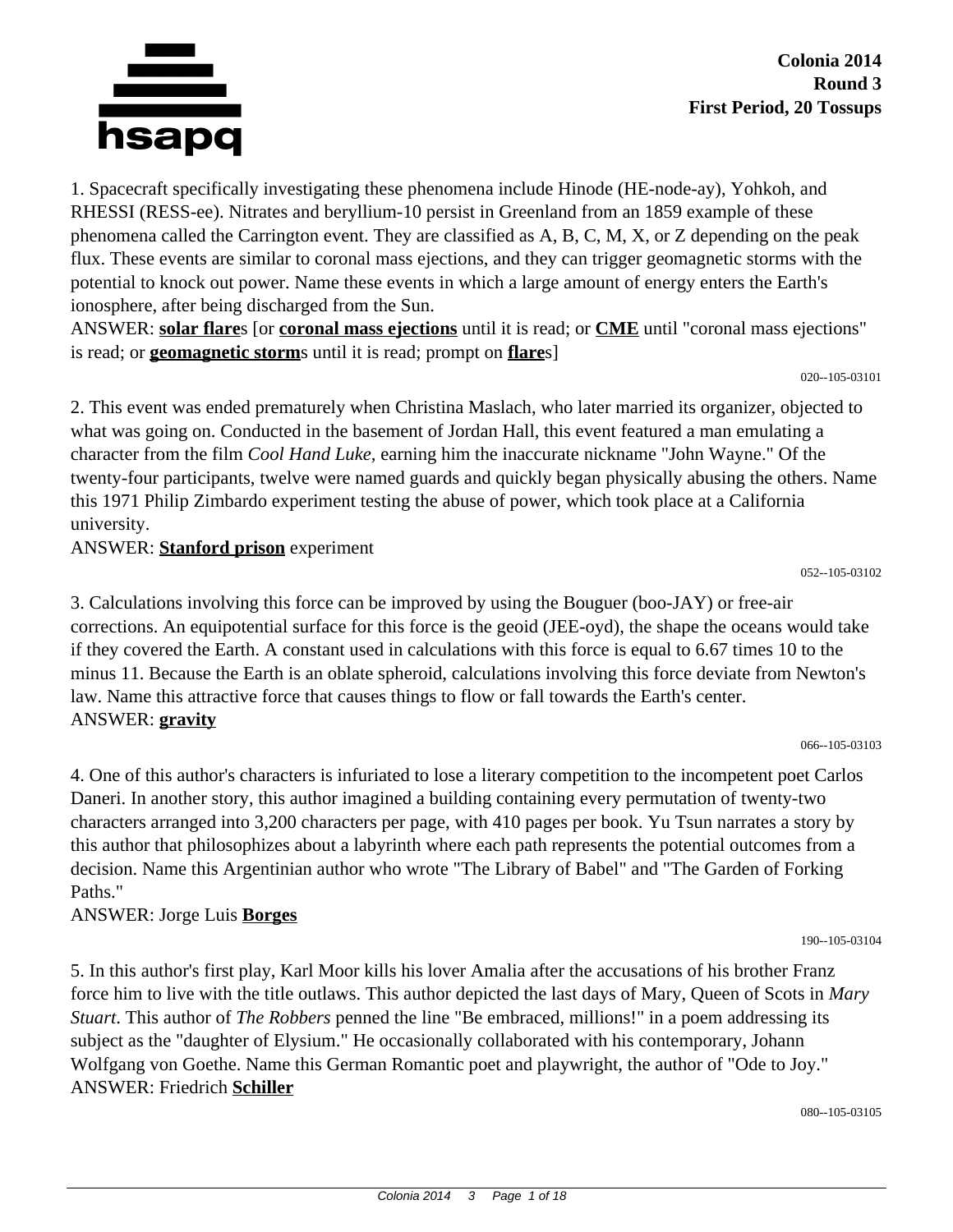6. During this day, believers practice vidui (vee-doo-EE) in order to amend their yearly fate in the Book of Life. This day names a 1973 war between an Egypt-led Arab coalition and Israel, also known as the Ramadan War. Services on this holiday begin with the Kol Nidre (cole NEE-dray) prayer, and it marks the end of the High Holy Days. This day, marked by fasting and asking for God's forgiveness, falls nine days after the new year, Rosh Hashanah. Name this Jewish day of atonement. ANSWER: **Yom Kippur**

005--105-03106

7. During this war, two battles were fought at St. Albans, the latter of which led to Henry VI's release from captivity. Richard Neville became known as Warwick the Kingmaker for his actions during this conflict. In its climactic clash, Richard III exclaimed, "A horse, a horse, my kingdom for a horse!" before dying at Bosworth Field. Identify these fifteenth-century English conflicts between the Houses of Lancaster and York, named for their red and white floral emblems. ANSWER: Wars of the **Roses**

233--105-03107

8. This statement will be tested in late 2014 by the French project MICROSCOPE, which intends to set even lower limits on the Eotvos (ET-vish) parameter. One version of this statement includes local Lorentz invariance and local positional invariance. A less rigorous version of it holds that the ratio of mass to weight is locally constant, and includes the universality of free fall. Name this principle stating that uniform acceleration and the effects of a gravitational field are indistinguishable.

ANSWER: **equivalence** principle [or weak **equivalence** principle; or strong **equivalence** principle; or Galilean-Newtonian **equivalence** principle; or Einstein **equivalence** principle; or **universality** of **free fall** until it is read]

003--105-03108

9. Allan Maxam and Walter Gilbert developed a method for performing this process in 1977. Frederick Sanger won his second Nobel Prize for devising the "chain-termination method" for performing this action, which uses ddNTPs (d-d-N-T-Ps). Craig Venter's Celera used the "shotgun" method of performing this action to accomplish it much faster than the Human Genome Project could. Name this procedure that determines the order of nucleotides in the molecule that encodes genetic data. ANSWER: DNA **sequencing** [or obvious equivalents]

080--105-03109

10. Lorenzetto sculpted the Madonna del Sasso above this man's tomb in the Pantheon in Rome. Two bored-looking cherubim appear at the bottom of his altarpiece in Piacenza (pee-uh-CHEN-zuh), the *Sistine Madonna.* His painting of the *Disputation of the Holy Sacrament* hangs directly across from his most famous fresco, which depicts Plato and Aristotle walking down a staircase, surrounded by other intellectuals. Name this Renaissance painter of *The School of Athens.* ANSWER: **Raphael** [or **Raffaelo** Sanzio de Urbino; or **Santi**]

190--105-03110

11. Prominent performers of this instrument include Alex Klein and Heinz Hollinger. Mozart's D major flute concerto was reworked from a C major concerto for this instrument, which introduces the Swan theme from *Swan Lake.* The cor anglais is a member of this instrument's family. The concert A played by this instrument is used to tune the rest of the orchestra. The Duck in *Peter and the Wolf* is represented by this instrument. Name this double reed woodwind instrument. ANSWER: **oboe**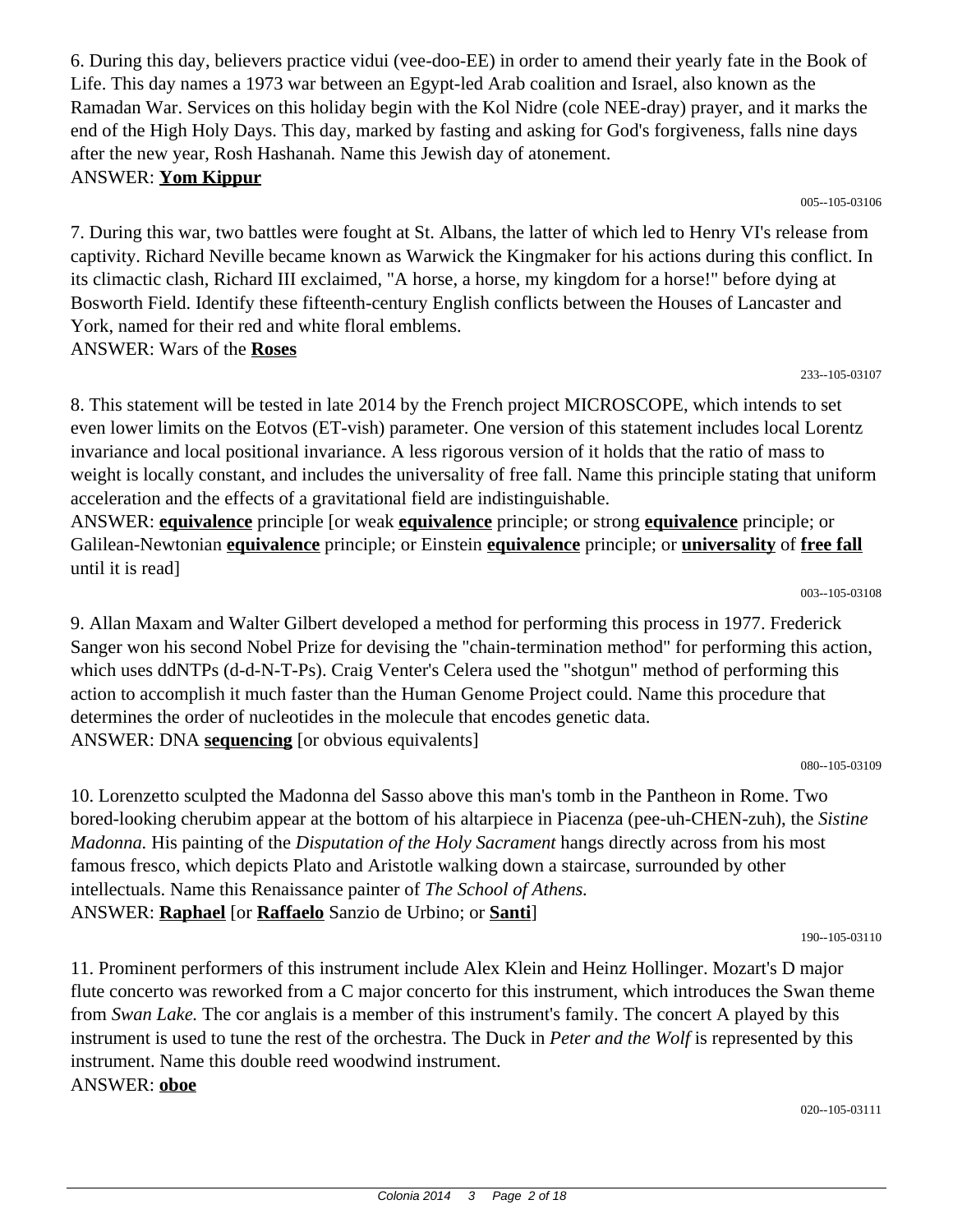12. Michael Heseltine resigned from this person's government over the future of the Westland Company. Patrick Magee used a time bomb to try to kill this person while she was staying in Brighton. This person became Prime Minister after the Winter of Discontent. As Prime Minister, this woman privatized Rolls-Royce, BP, and British Airways. Name this "Iron Lady," Britain's Conservative Prime Minister from 1979 to 1990.

ANSWER: Margaret **Thatcher**

13. This present-day country is where the Babi Yar massacre occurred at a ravine near the capital. Millions of residents of this present-day country died in the Holodomor, a genocidal mass famine resulting from collectivized farming. In 2004, Victor Yanukovych won a rigged election in this country, but was deposed by popular outcry in the Orange Revolution. Name this former Soviet republic where the *Battleship Potemkin* docked in Odessa.

### ANSWER: **Ukraine**

14. These compounds can be chlorinated using S–O–Cl 2 or brominated using P–Br 3. Both PCC and the Jones reagent oxidize these compounds to ketones. Though not amines (AA-meenz), the number of carbon atoms attached to their defining functional group determines whether they are primary, secondary, or tertiary. An example of these compounds is generated along with carbon dioxide when yeast enzymes consume glucose. These compounds have a hydroxyl group bounded to carbon atom. Name these compounds whose examples include methanol, ethanol, and a type of isopropyl. ANSWER: **alcohol**s

15. The skin of organisms in this phylum is embedded with small calcareous (CAL-suh-riss) ossicles. The mouth of a group of organisms in this phylum was described by Aristotle and is known as his namesake "lantern". A madreporite (MAD-rep-ore-ite) allows fluid into a structure characteristic to this phylum, which then runs through the stone canal. Connected tube feet make up this phylum's water vascular system, enabling members to move across the ocean floor. Identify this phylum of "spiny-skinned" marine animals such as starfish and sea urchins.

### ANSWER: **echinoderm**ata [or **echinoderms**]

16. One of this author's novels opens with Pete helping his friend in a fight, though his seduction of Jimmie's sister, the title character, leads to her prostitution and death. One of this author's protagonists takes up the flag during a seemingly suicidal charge of the 304th Regiment. This author of *Maggie, A Girl of the Streets* is best known for a novel about the initially-cowardly Civil War soldier Henry Fleming. Identify this American author of *The Red Badge of Courage.* ANSWER: Stephen **Crane**

233--105-03116

17. If a function satisfies Laplace's (luh-PLOSS-iz) equation, then its mean value on the surface of this figure equals its value at this figure's center. The gravitational force exerted by a shell of this shape on a particle inside the shell is always zero. The constant of proportionality for moment of inertia of a hollow one of these is two-thirds, while a solid one has constant two-fifths. This is the shape of the orbital with azimuthal quantum number zero, known as the s orbital. Identify this shape which has volume four-thirds pi r-cubed.

ANSWER: **sphere**s [or word forms, such as **spherical**]

080--105-03113

189--105-03114

233--105-03115

# 149--105-03112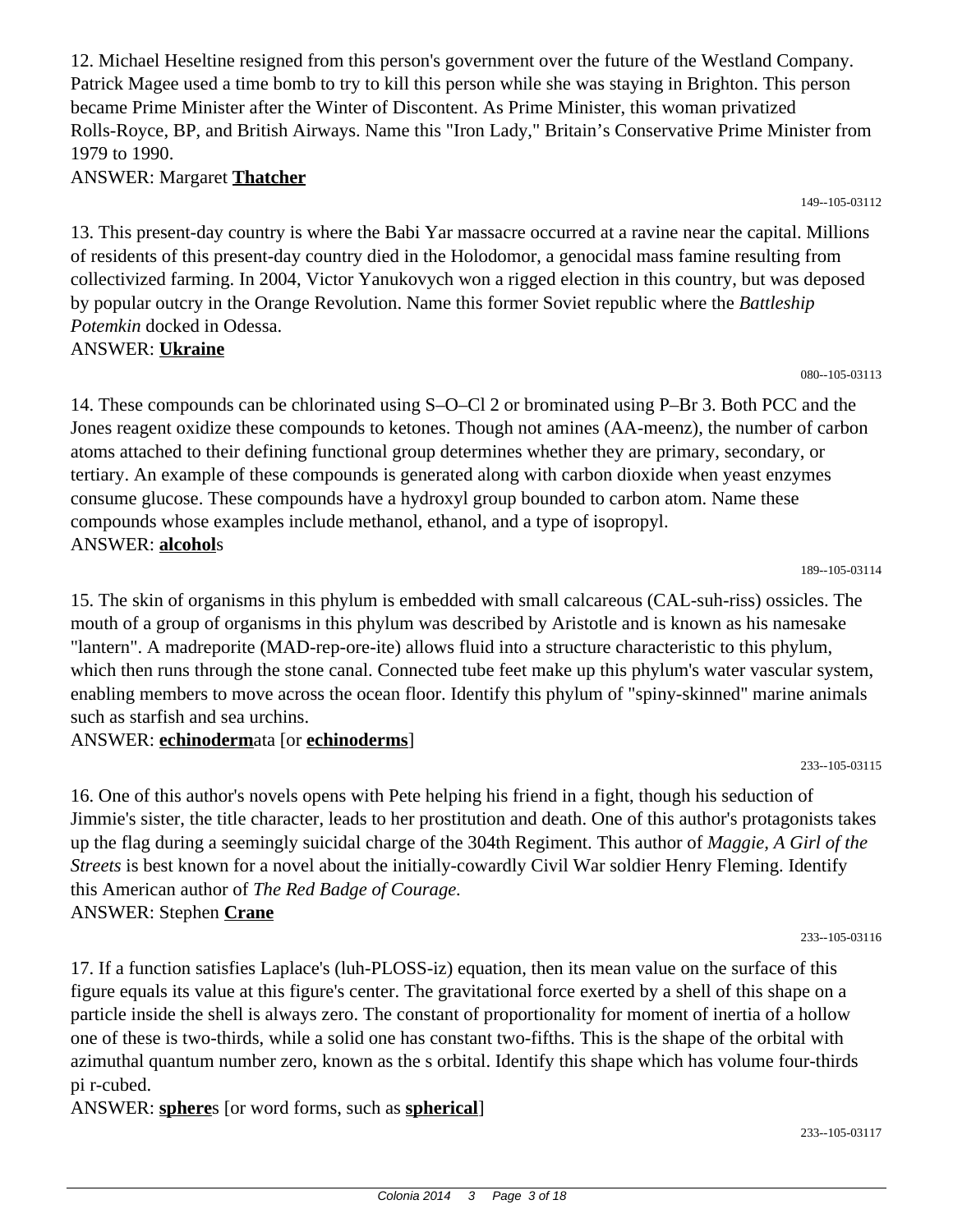18. This author created a character who works unhappily at the New Albion ad agency. This writer created Gordon Comstock, as well as Pilkington and Frederick, who own Foxwood and Pinchfield respectively. In a novel by him, the protagonist receives a book written by Emmanuel Goldstein. Charrington betrays Julia and her lover in this man's novel about Winston Smith. Mr Jones is overthrown by Snowball and Napoleon in another novel by him. Name this author of *Animal Farm* and *1984*. ANSWER: George **Orwell** [or Eric Arthur **Blair**]

232--105-03118

19. As a wind god, he was shown with a mask with two tubes, and he was sometimes identified as the planet Venus. He had a dog-headed companion named Xolotl (shuh-LOT-ul) who descended into Mictlan to gather the bones of the dead. He was the god of the morning and evening star. One of this god's personalites was known as Ehecatl (eh-heh-COT-ul). This god's rival was Tezcatlipoca (tez-CAT-lee-POE-kuh), and he was exiled on a raft made of snakes. Name this feathered serpent god of Aztec mythology.

#### ANSWER: **Quetzalcoatl**

030--105-03119

20. This writer parodied Robert Southey in his poem *The Vision of Judgment*. This friend of Thomas Moore died at Missolonghi. The title character feels guilt for Astarte's death in his "metaphysical drama", *Manfred* . This poet exclaims "A heart whose love is innocent!" about a woman whose eyes have "all that's best of dark and bright". This poet of "She Walks in Beauty" also wrote a satire about a womanizing Spanish nobleman. Name this Romantic poet of *Don Juan*.

ANSWER: Lord **Byron** [or George Gordon **Byron**, 6th Baron Byron]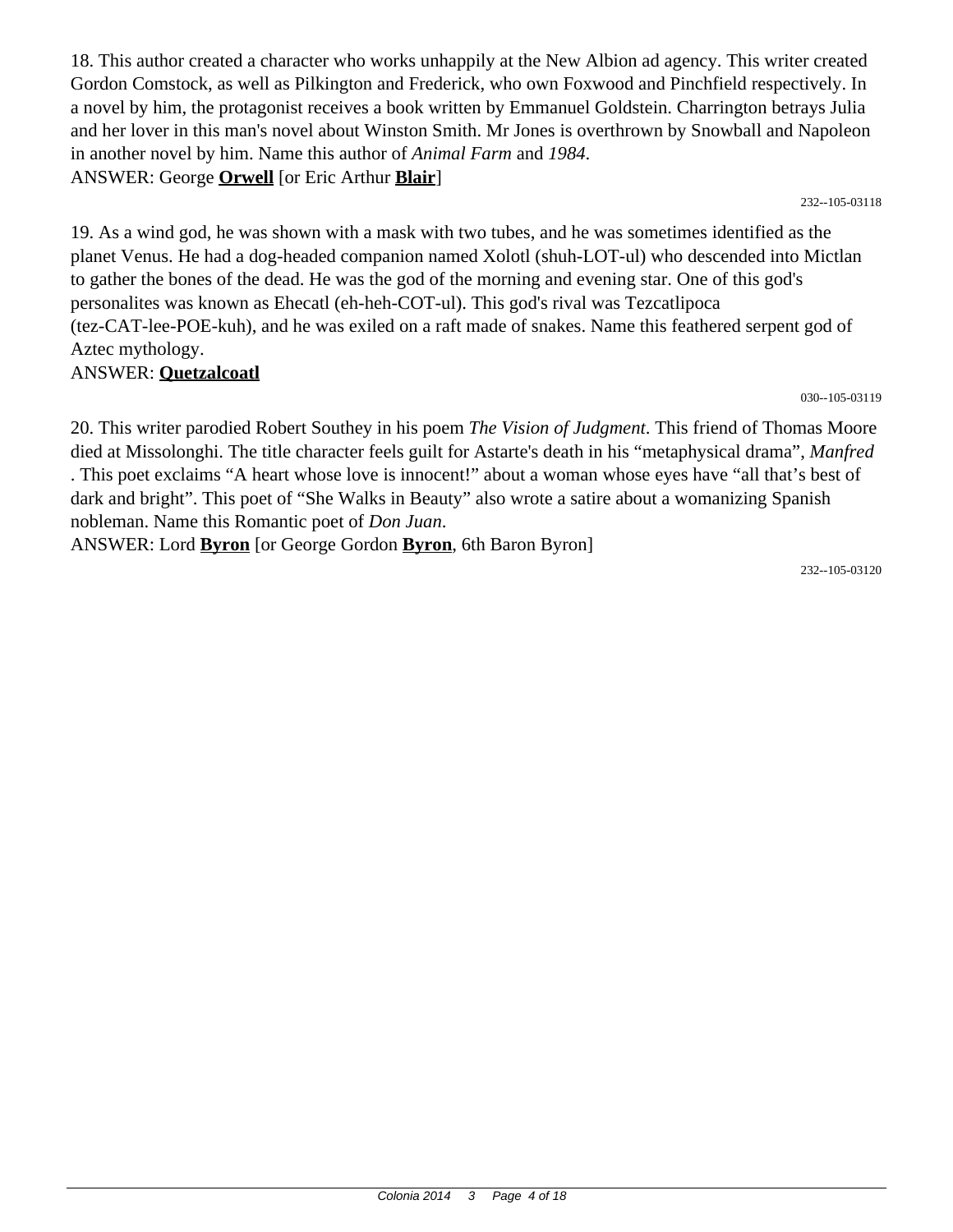

#### **Colonia 2014 Round 3 Second Period, 10 Tossups and 4 Bonuses**

1. This artist first attracted notice when sixteen of his paintings were shown at the Whitney Studio Club. A secretary rushes to pick up dropped papers in this artist's *Office at Night,* which along with his image featuring a single barber pole, *Early Sunday Morning,* captured the sense of urban isolation. In his most famous painting, a sign for Phillies cigars is displayed on the exterior of a late-night diner serving three people. Name this American painter of *Nighthawks.* ANSWER: Edward **Hopper**

004--105-03121

2. Pieces originally for this instrument include "The Mysterious Barricades," by Francois Couperin. A piece originally composed for this instrument meant to help Count Keyserling (KAI-zer-ling) sleep consisted of an aria with 30 variations. A series of 555 sonatas for this instrument was written by Domenico Scarlatti. The Goldberg Variations were composed for this instrument by J.S. Bach. Name this keyboard instrument popular in the Baroque period that produce music by plucking, rather than striking, their strings. ANSWER: **harpsichord**

080--105-03122

3. In this country, workers building the Stalinallee Boulevard rioted against the government in 1953. This country attempted to create a more efficient economy through Wolfgang Berger's New Economic System. Kurt Wismach shouted for free elections to be held in this country while Walter Ulbricht gave a speech. This country enacted a plan of "consumer socialism" while led by Erich Honecker. This country employed the Stasi police force and was where the Berlin Wall was built. Name this former country that was reunited with its western counterpart in 1990.

ANSWER: **East Germany** [or **GDR**; or **German Democratic Republic**; or **Deutsche Demokratische Republik**; do not accept or prompt on "Germany"]

186--105-03123

4. Early rulers of this empire were called "labarna" after its apocryphal founder, and it reached its apex under the reigns of Suppiluliumas I and Mursilis II. Bogazkoy served as the capital of this empire, that fought Ramses II at Kadesh, and its power began to wane with attacks from the Assyrians and the Sea Peoples. Name this fourteenth century BCE empire in Turkey that crafted iron artifacts. ANSWER: **Hittite** empire

144--105-03124

5. The work function of a metal can be found by taking Planck's constant times frequency for the absorbed photon and subtracting this quantity for the emitted electron. The equipartition theorem sets it equal to three-halves times Boltzmann's constant times temperature. Its rotational component is proportional to the angular velocity squared. It is conserved in elastic, but not inelastic, collisions. Its change is equal to the work done on the system. Name this quantity equal to half of mass times velocity squared, the energy of motion.

ANSWER: **kinetic** energy [or **KE**; or **E sub k**]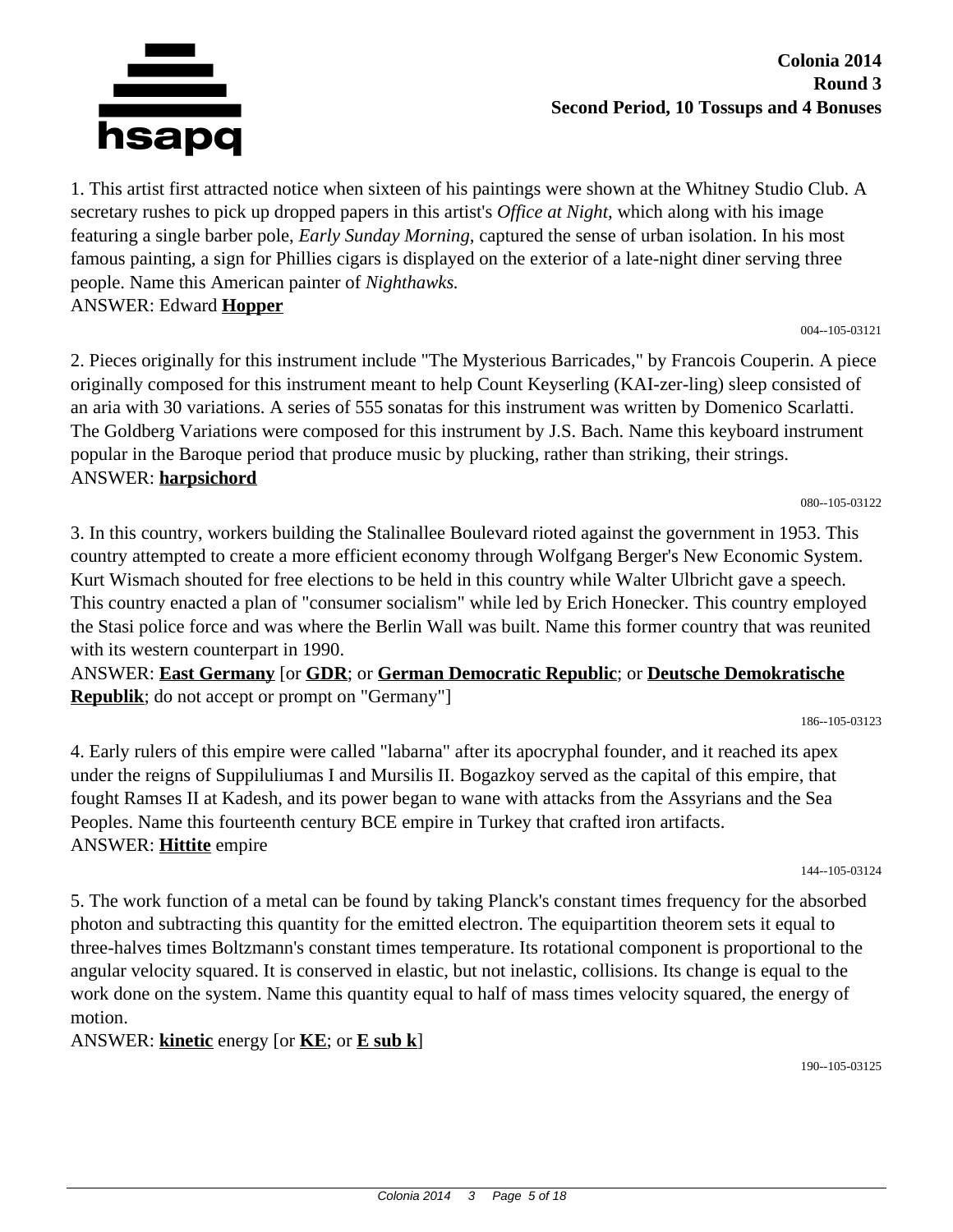6. This composer hated the recording industry and coined the term "canned music" to describe recorded pieces. He wrote a piece for the awards ceremony of an essay contest being run by the *Washington Post.* While serving as the leader of "The President's Own," this composer wrote the song "Semper Fidelis," which was made the official song of the Marine Corps. Name this American "March King" who composed "The Stars and Stripes Forever" and is the namesake of a tuba-like brass instrument. ANSWER: John Philip **Sousa**

023--105-03126

7. This novel's sequel features characters Lew Rabinowitz and Sammy Singer, and is titled *Closing Time*. A name mixup in this novel leads to the sending home of A. Fortiori, instead of the man Major Sanderson thought crazy, leading to the protagonist asking Dobbs if he will kill Colonel Cathcart. M&M Enterprises makes millions for this novel's character Milo Minderbinder. In this novel, Yossarian can't stop flying bombing missions unless he's insane, but his desire to stop bombing proves his sanity. Identify this novel by Joseph Heller. ANSWER: *Catch-22*

#### 233--105-03127

8. Though he sided with the Greeks during the Trojan War, this god escorts Priam to Achilles's camp in the *Iliad.* Odysseus was descended from this god, as his grandfather was Autolycus (AH-tow-LYE-kuss). Two snakes intertwined around a staff, or a caduceus, is a symbol of this deity. His mother was the eldest of the Pleiades and was named Maia (MY-uh). As a child, this god used the entrails of Apollo's cattle to fashion a lyre. Name this god depicted with winged sandals, a trickster and messenger god. ANSWER: **Hermes**

9. This king's general Sagmandia captured Gao, the capital of a neighboring empire. He employed an architect from Granada named as-Sahili and had the Sankore (sahn-CORE-eh) and Djinguereber (JING-uh-ray-bare) mosques built. Writing twelve years after this man traveled through, al-Umari claimed that his visit was still being talked about in Cairo. He allegedly flooded Cairo's gold market during his extremely lavish hajj. Name this fourteenth century ruler who served as the mansa of Mali. ANSWER: Kankan **Musa** I [or Mansa **Musa**]

023--105-03129

190--105-03128

10. This painting was originally dismissed as a "hodgepodge of body parts that any four-year-old could have painted." On the bottom of this painting, a dying man holds in his right hand a flower and a broken sword, below a woman who pokes her head out a window and holds out a lamp. This painting originally shown at the Paris Exposition in 1937 depicts a bird, a bull, and a screaming horse. Name this painting inspired by the German bombing of a town during the Spanish Civil War, painted by Pablo Picasso. ANSWER: *Guernica*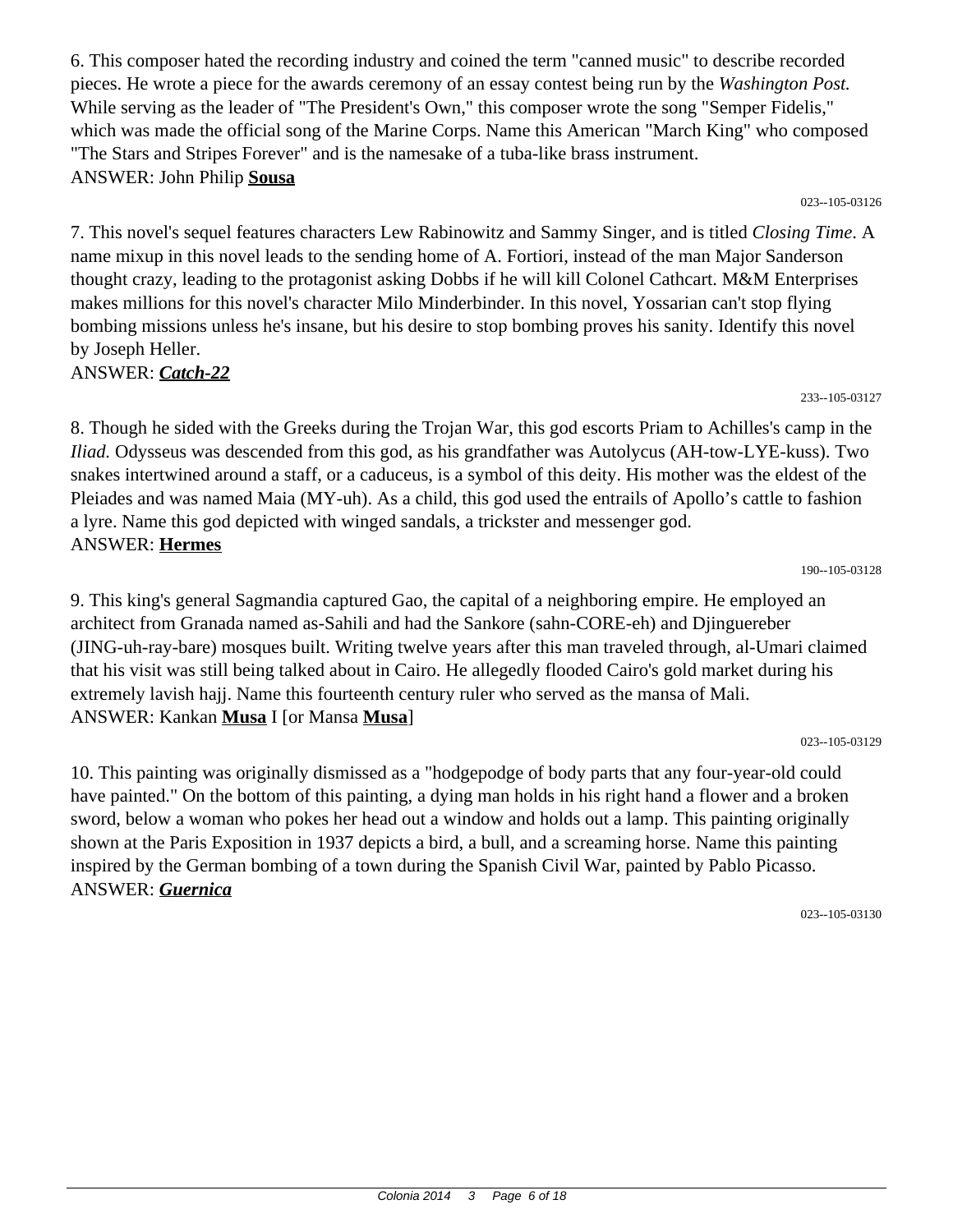1. Answer the following about African conflicts.

[5] Martinus Steyn and Paul Kruger led the Transvaal Republic and Orange Free State during what war, fought from 1899 to 1902 against Afrikaners in South Africa?

ANSWER: Second **Boer** War [or Anglo-**Boer** War; accept **South African** War before "South Africa"] [10] Which country was the site of Operation Anvil, which targeted the planners of the Mau Mau Rebellion?

## ANSWER: Republic of **Kenya**

[15] Which country defeated Italy at the Battle of Adowa while led by Menelik II?

ANSWER: Federal Democratic Republic of **Ethiopia**

[20] What 1987 war between Libya and Chad was named for the pickup trucks used to transport troops? ANSWER: **Toyota** War

023--105-03101

2. Name these musically important places.

[5] What country's native composers created *The Four Seasons* and *The Pines of Rome>?*

## ANSWER: **Italy** [or **Italian** Republic; or Repubblica **Italiana**]

[10] Arnold Schoenberg led a school named after what city, in which they used the twelve-tone technique he developed?

## ANSWER: **Vienna** [or **Wien**]

[15] What German city holds an annual festival for the performance of Richard Wagner pieces, and is home to an opera house built specifically for Wagner's operas?

## ANSWER: **Bayreuth**

[20] What legendary city in Brittany was the subject of an Edouard Lalo opera about its king? ANSWER: **Ys**

140--105-03102

3. Name these places where famous hills are found.

[5] The Red Hill was reportedly the site of a massacre of Circassian nationalists and is found near what host city of the 2014 Winter Olympics?

## ANSWER: **Sochi**

[10] What American city on the west coast contains the wealthy Nob Hill district and was recently led by Mayor Gavin Newsom?

## ANSWER: **San Francisco**

[15] The world's tallest hill, Cavanal Hill, is in what state, who features as Senator the staunch conservative Tom Coburn?

## ANSWER: **Oklahoma**

[20] Due to a dispute over invasive species, the namesake feature of what symbol of Auckland, New Zealand has been absent for nearly twenty years?

## ANSWER: **One Tree** Hill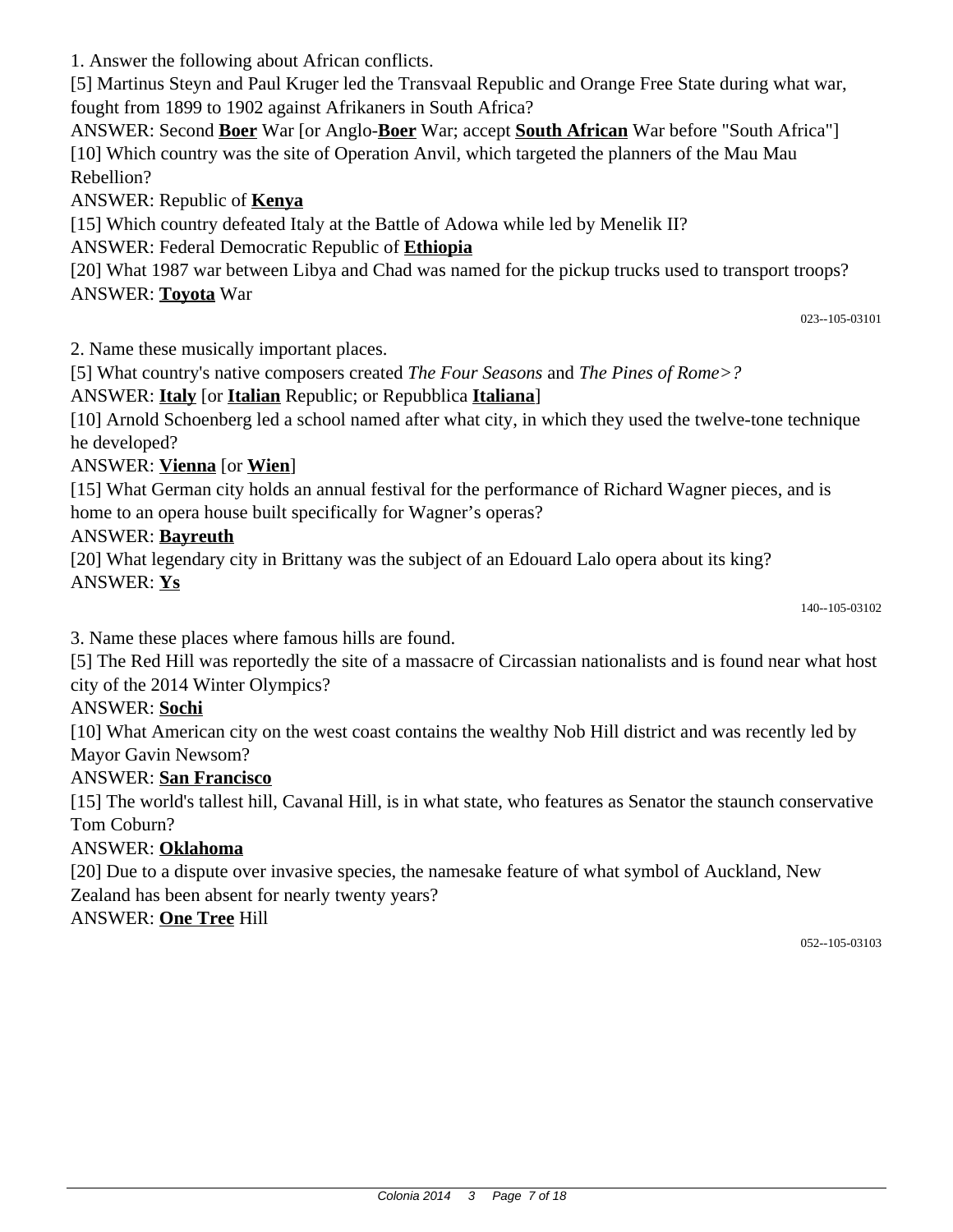4. Name these Italian areas.

[5] What large island includes the city of Syracuse and is separated from Italy by only two miles?

ANSWER: **Sicily** [or **Sicilia**]

[10] Which island in the Mediterranean was the birthplace of Napoleon Buonaparte?

ANSWER: **Corsica**

[15] What city that was the home of Andrea Doria and Christopher Columbus?

ANSWER: Republic of **Genoa**

[20] What term for Southern Italy, based on the position of the sun, is an Italian shorthand for the region's persistent poverty and corruption?

ANSWER: "**Mezzogiorno**"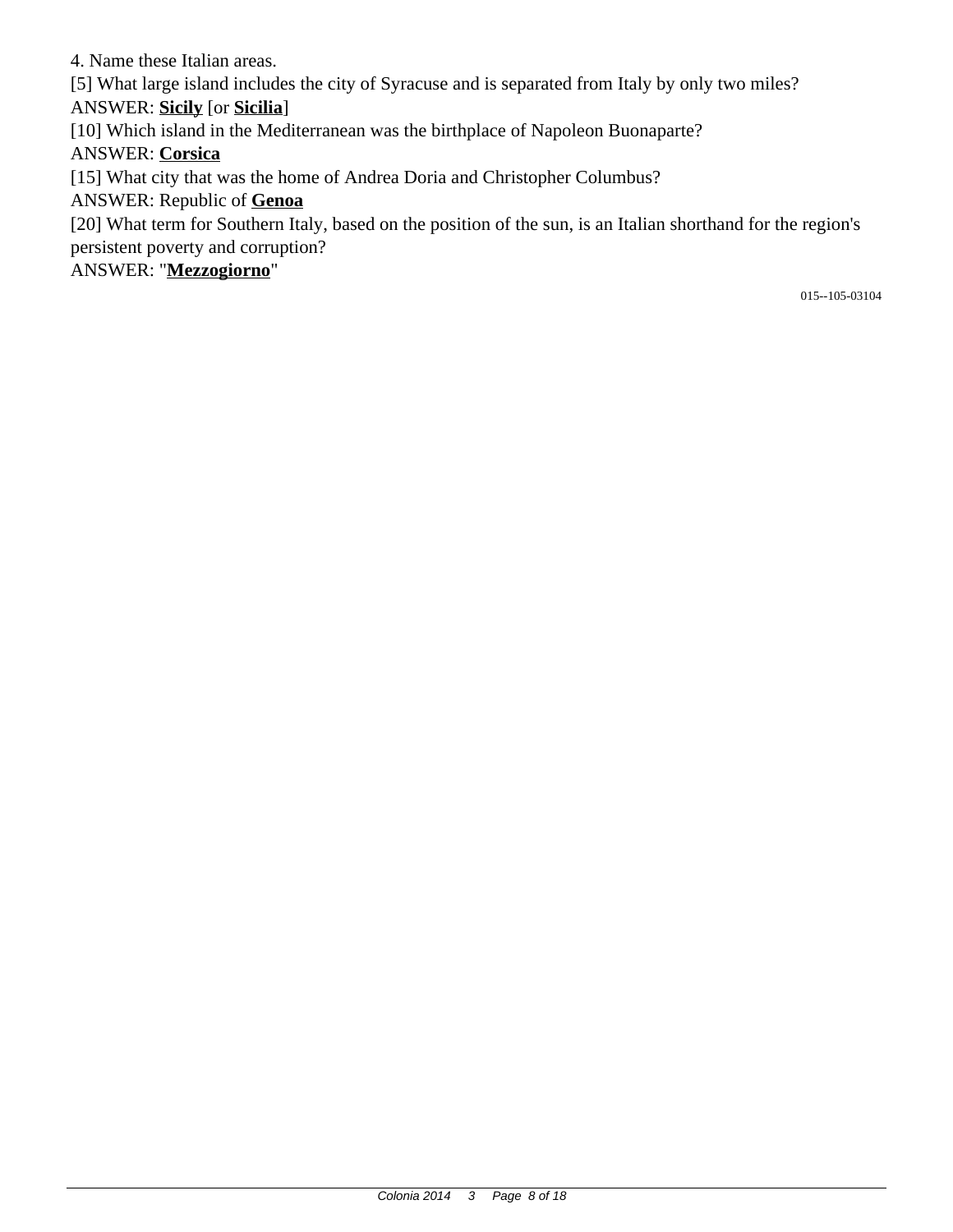

**Letter D Letter F Letter B**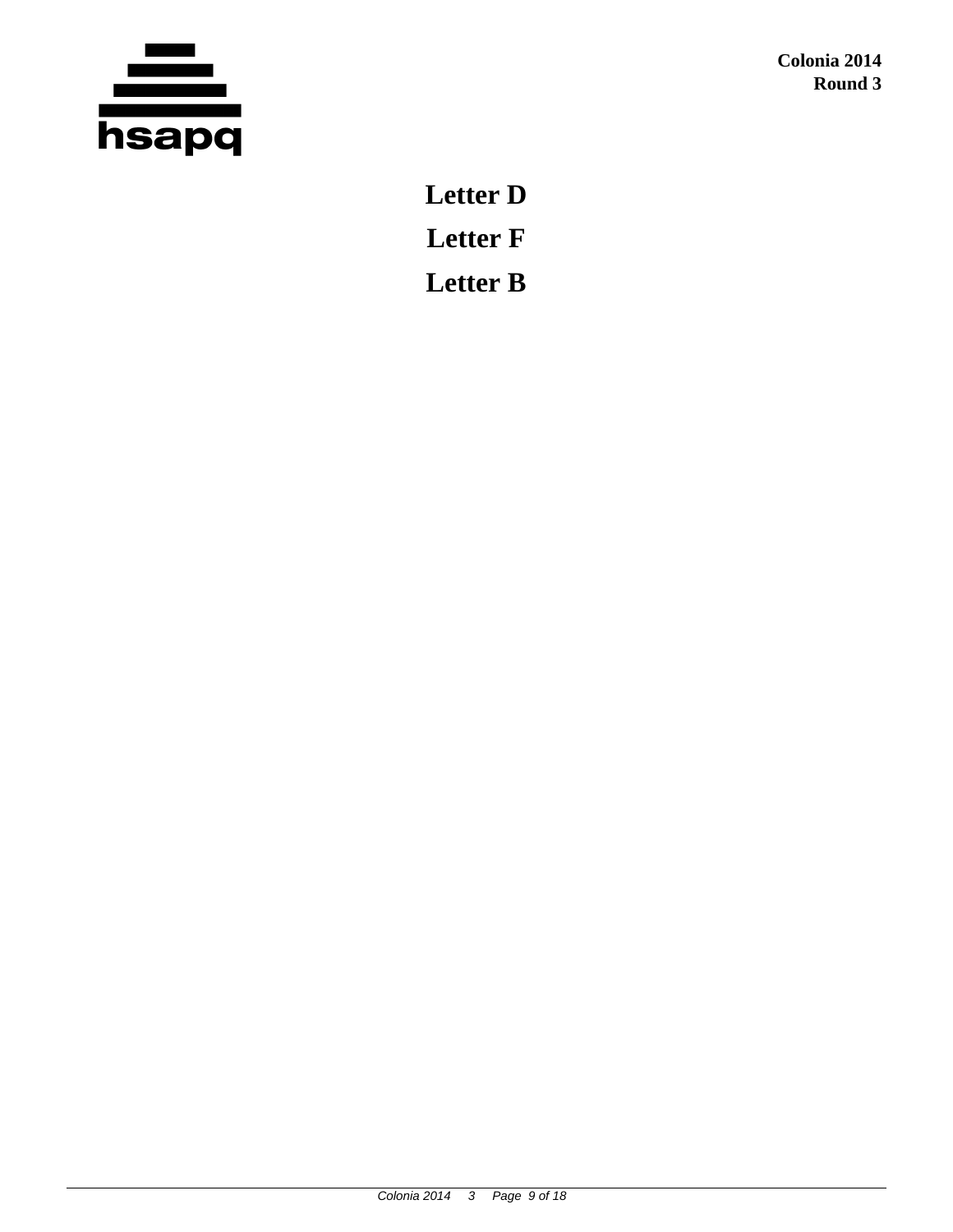Letter D

[10] Which African-American poet of "We Wear the Mask" wrote "I know why the caged bird sings" in his poem "Sympathy?"

ANSWER: Paul Lawrence **Dunbar**

[10] Which European country was forced to give Schleswig-Holstein to Prussia while ruled by Christian IX?

## ANSWER: Kingdom of **Denmark**

[10] Which defense attorney represented Nathan Leopold and Richard Loeb in their murder trial and opposed William Jennings Bryan while defending the science teacher John Scopes?

## ANSWER: Clarence Seward **Darrow**

[10] Which French neoclassical painter depicted Napoleon's coronation and also painted *The Death of Socrates* and *The Oath of the Horatii*?

### ANSWER: Jacques-Louis **David**

[10] Which French Romantic painter depicted a barebreasted woman holding a tricolor above a barricade in *Liberty Leading the People*?

### ANSWER: Ferdinand Victor Eugene **Delacroix**

[10] Which Biblical character deciphers the writing on Belshazzar's wall and survives being thrown into a lion's den?

#### ANSWER: **Daniel**

[10] Jared Leto won the Academy Award for Best Supporting Actor while playing a transvestite with HIV in which 2013 movie?

### ANSWER: *Dallas Buyers Club*

[10] Which jazz trumpeter and bandleader composed the albums *Birth of the Cool* and *Kind of Blue*?

ANSWER: Miles Dewey **Davis** III

[10] Which French composer wrote *The Sorcerer's Apprentice*?

ANSWER: Paul Abraham **Dukas**

[10] Name the pharaoh of Egypt who commissioned Imhotep to build the first step pyramid.

#### ANSWER: **Djoser**

186--105-0310-3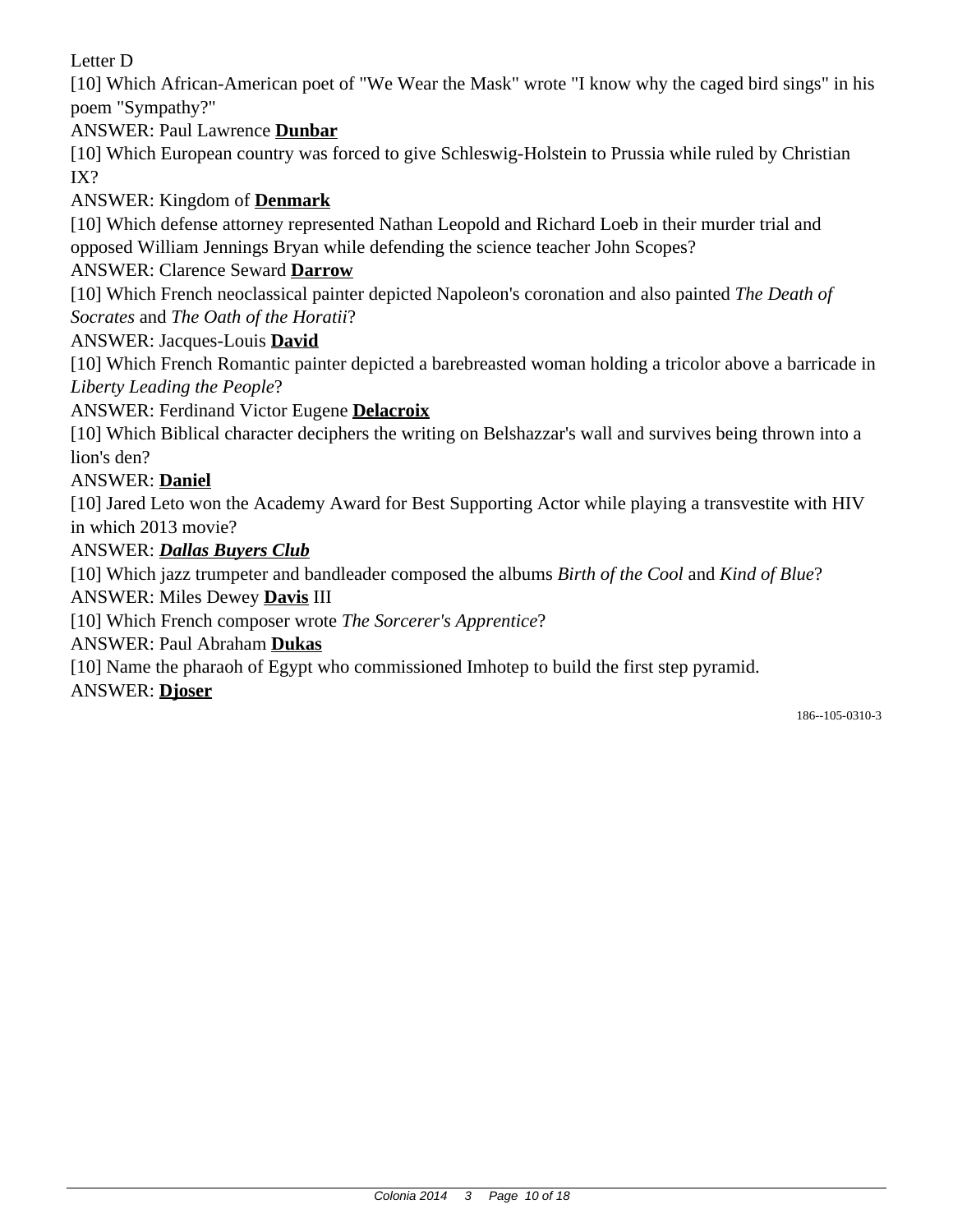Letter F

[10] What sole opera by Beethoven features the titular character of Leonore disguised as a prison guard? ANSWER: *Fidelio*

[10] What woodcut by Albrecht Durer includes Famine and Pestilence trampling over hapless victims? ANSWER: *The Four Horsemen of the Apocalypse*

[10] What political party, whose members included Charles Cotesworth Pinckney and Rufus King,

disbanded after the War of 1812?

## ANSWER: **Federalist** Party

[10] What is the name of the origin point of an earthquake that lies directly below the epicenter?

## ANSWER: **focus**

[10] What sister city of Dallas is the home of the Van Cliburn piano competition and Texas Christian University?

## ANSWER: **Fort Worth**

[10] What Catholic saint is known as Poverello and is known for preaching to birds?

## ANSWER: Saint **Francis of Assisi**

[10] What heir to the throne to the Austro-Hungarian Empire was assassinated by Gavrilo Princip in 1914? ANSWER: **Franz Ferdinand** [or **Francis Ferdinand**]

[10] What American jazz singer gained fame for her rendition of "A-Tisket, A-Tasket"?

## ANSWER: Ella **Fitzgerald**

[10] What medieval sect was known for traveling throughout Europe and whipping each other during the Black Death?

## ANSWER: **flagellants**

[10] What Disney film prominently features music such as *Rite of Spring* and *Night on Bald Mountain*? ANSWER: *Fantasia*

030--105-0310-3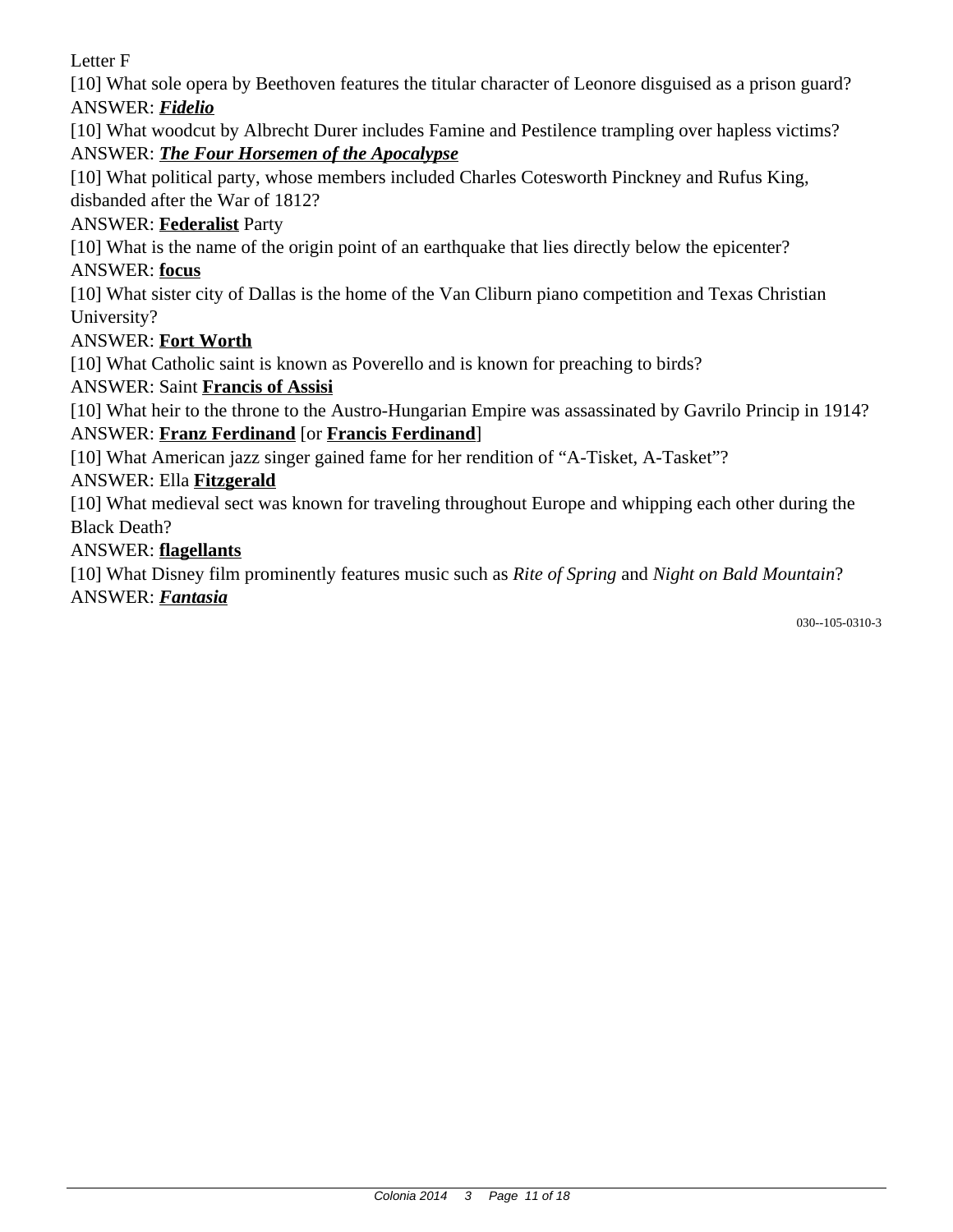Letter B

[10] What principle states that increasing a fluid's speed will decrease its pressure?

ANSWER: **Bernoulli** principle

[10] What early promoter of the scientific method wrote about the four Idols in the *Novum Organum?*

ANSWER: Francis **Bacon**

[10] What president helped write the Ostend Manifesto when minister to England?

ANSWER: James **Buchanan**

[10] What actor starred as Sam Spade in *The Maltese Falcon* and as Rick in *Casablanca?*

ANSWER: Humphrey **Bogart**

[10] What country lost its coast after being defeated by Chile in the War of the Pacific?

ANSWER: **Bolivia**

[10] On what saints feast day were thousands of Hugenots killed during the French Wars of Religion?

ANSWER: Saint **Bartholomew** [or Saint-**Barthélemy**]

[10] Who invented the telephone?

ANSWER: Alexander Graham **Bell**

[10] What are viruses that infect bacteria called?

ANSWER: **bacteriophage**s

[10] What circus owner displayed the dwarf Tom Thumb and allegedly said "There's a sucker born every minute?"

ANSWER: Phineas Taylor **Barnum**

[10] What is the nickname for English policemen that comes from the name of prime minister Robert Peel? ANSWER: **Bobby** [or **Bobbies**]

121--105-0310-3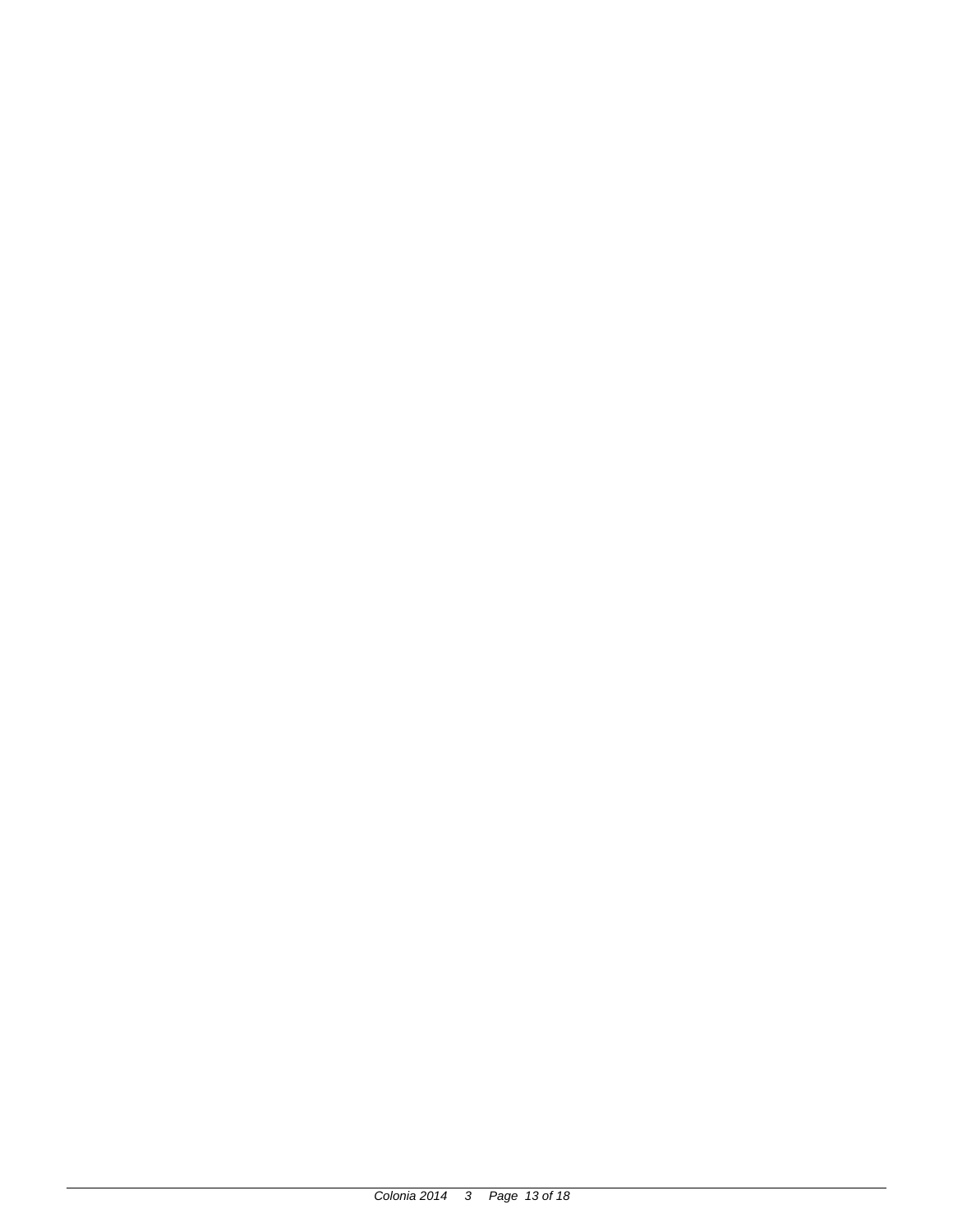

**Colonia 2014 Round 3 20 20-Point Tossups**

230--105-03101

237--105-03102

1. This river contains a seventy-five-mile stretch of rough rapids dubbed "The Gates of Hell." The central portion of this river's basin is known as the "cuvette" and contains the second-largest rainforest in the world. This river splits off at a point, creating a lake-like area now known as the Malebo Pool. The Lualaba is this river's largest tributary. For 20 points, the cities of Kinshasa and Brazzaville lie on the banks of what river?

#### ANSWER: **Congo** River

2. Linolenic (LIE-no-leen-ik) acid from this organelle is used to make jasmonic acid, and the Tic and Toc translocons help transport molecules into this organelle. This organelle contains the strongest known biological reducing and oxidizing agents in P700 and P680, respectively. This organelle likely originated as cyanobacteria which formed an endosymbiotic (END-oh-sim-bee-AH-tik) relationship with a eukaryote. For 20 points, name this organelle that contains sacks called thylakoids which are surrounded by the stroma, where the Calvin cycle occurs.

ANSWER: **chloroplast**s [prompt on **plastid**s]

3. In one scene in this play, one character declares that "the hungry lion roars, and the wolf behowls the moon." In this play, a group of townspeople led by Peter Quince perform the play *Pyramis and Thisbe* for the wedding of Theseus. One character in this play is given the head of a donkey while in the forest surrounding Athens; that character is Nick Bottom. This play includes the lovers Lysander and Helena, as well as Hermia and Demetrius. For 20 points, name this Shakespeare play which features Oberon and Titania, as well as the trickster Puck.

#### ANSWER: *A Midsummer Night's Dream*

4. According to one story, this hero performed a katabasis (KAH-tuh-BAH-sis) by being eaten and regurgitated by a dragon. In another story, this hero attacked Iolcus (ee-OL-kus) with Peleus after his cousins were tricked into boiling his uncle, thinking that it would make him younger. This hero successfully yoked two fire-breathing bulls, and he lost a sandal while helping a disguised Hera cross a river. For 20 points, name this husband of Medea. ANSWER: **Jason**

227--105-03104

186--105-03103

5. Sir Philip Sidney's *Defence of Poesy* describes the common medieval practice of predicting the future by selecting a line at random from this text. One character in this text falls behind in a footrace by slipping in some blood from an animal sacrifice, but trips another competitor to allow his friend to win. Earlier in this text, Aeolus summons a storm at the behest of Juno, who hates the main character as he is a survivor from Troy. The main character wars against Turnus after fleeing Carthage following the suicide of Dido. For 20 points, name this Latin epic poem written by Virgil.

ANSWER: the *Aeneid*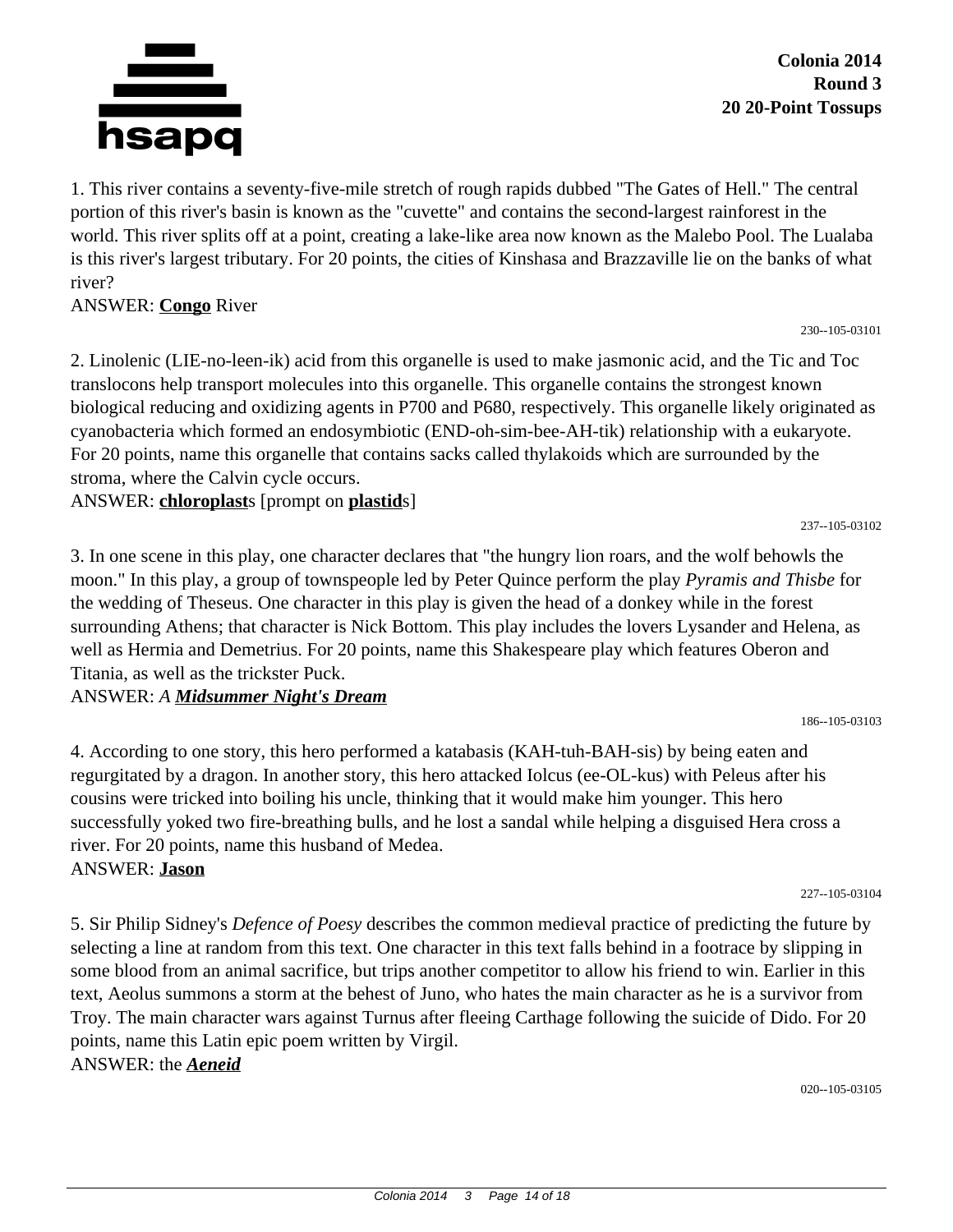6. Music from this country came to international attention thanks to the score for its film *Black Orpheus*. A recording of "Desafinado" by Charlie Byrd and Stan Getz helped popularize its music in the United States. Joao Gilberto and Antonio Carlos Jobim helped develop a style of music in this country whose name roughly means "new wave." For 20 points, name this home country of *bossa nova* music, the setting of the popular song "The Girl from Ipanema." ANSWER: **Brazil**

080--105-03106

7. This structure is located within the sella turcica. Cysts can be found in the pars intermedia, which separates this structure's anterior and posterior sections. Cancer of this structure often leads to excess levels of ACTH and Cushing's disease. It is connected to the hypothalamus through the infundibulum (IN-fun-DIB-yoo-lum). It secretes hormones like oxytocin (OCK-see-TOH-sin) and vasopressin, or ADH, to regulate different systems in the body. For 20 points, name this gland in the brain, an important part of the endocrine system. ANSWER: **pituitary** gland

140--105-03107

8. A song by Arthur Herzog and this singer notes that, "Them that's got shall get, Them that's not shall lose." Frank O'Hara wrote a poem about the day this singer died. This singer received her nickname from her frequent collaborator Lester Young. She sang about "Blood on the leaves and blood at the root" in a song by Abel Meropool that she popularized. For 20 points, name this jazz singer who was nicknamed "Lady Day," wrote *Lady Sings the Blues,* and sang the anti-lynching piece "Strange Fruit." ANSWER: Billie **Holiday** [or Elinore **Harris**; prompt on **Lady** Day until it is read]

030--105-03108

9. Gilbert Ryle described a theory of this thinker as the "ghost-in-the-machine" concept of mind. He offered a proof for God in a treatise that imagines a situation where all sensory and even mental experiences were unreliable. In *Discourse on Method,* he showed that his own existence was the only fact it was impossible to doubt. For 20 points, name this French philosopher. ANSWER: René **Descartes**

121--105-03109

052--105-03110

10. This man referred to South African bodyguards as the "Gestapo" when making a trip on behalf of Prime Minister Jan Smuts (YUN SMOOTS). Known as the "Industrial Prince" for his frequent tours of coal mines and factories, he was the father of a woman called "Lilibet." This king took the throne after his older brother, Edward VIII, abdicated to marry Wallis Simpson. He underwent speech therapy with Dr. Lionel Logue to overcome his stammer. For 20 points, name this King of Britain during World War II, the father of Elizabeth II.

ANSWER: **George VI** [prompt on **George**]

11. This object is used in a 1995 film by Chase Meridian, who is chastised for confusing it with a "beeper." In an earlier film, it is displayed at a press conference in response to Alexander Knox's question "how do we call him?" At the end of a later film, this object is shown being destroyed with an axe under the words "condemn me, set the dogs on me." In a 2005 film, this object is first conceived when Carmine Falcone (fal-COH-nee) is tied to a searchlight prior to the arrival of police. For 20 points, name this device which projects an image onto the clouds in *The Dark Knight.* ANSWER: the **Bat-signal**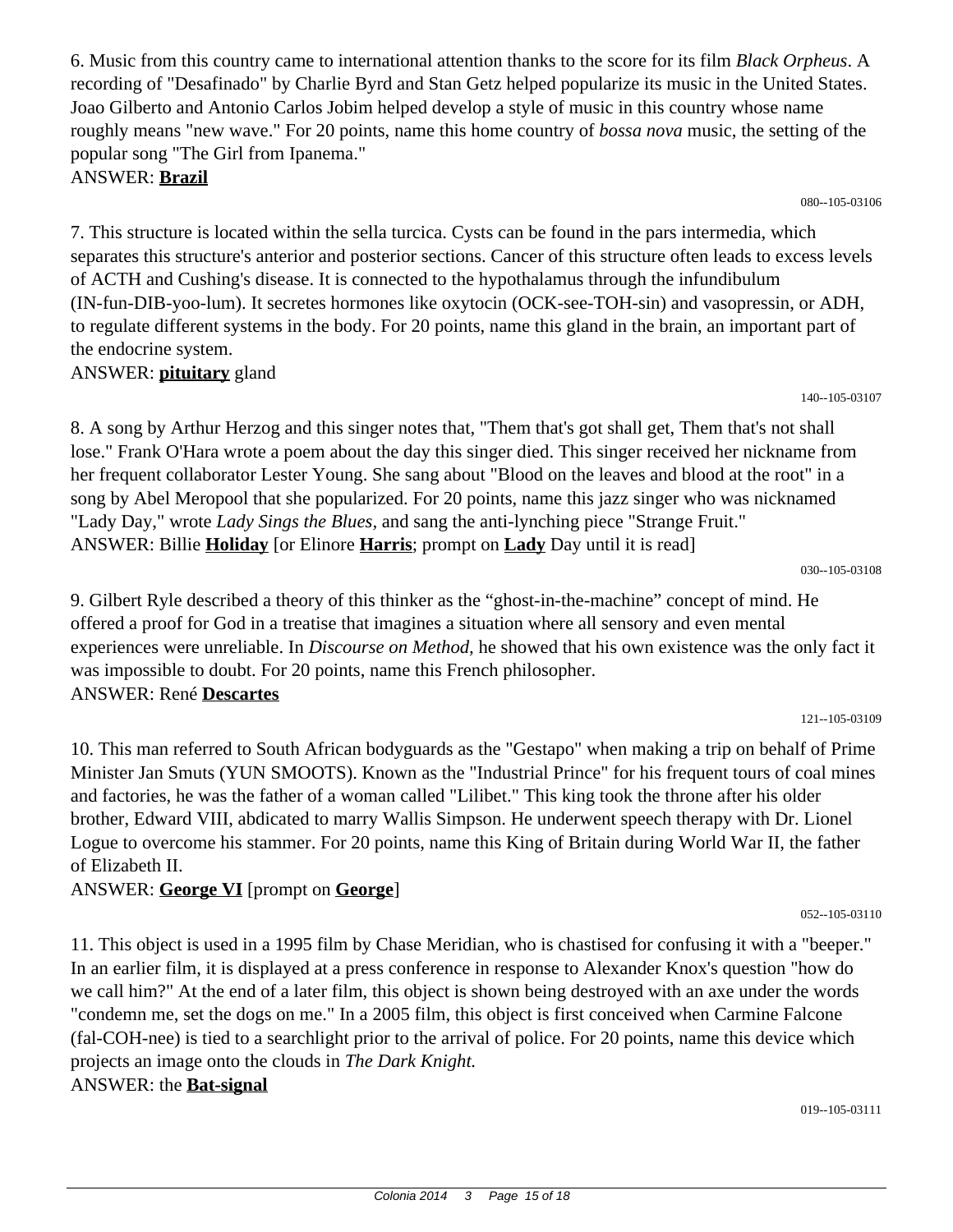12. A series of bombings in this country occurred during the "Hot Summer" and were triggered by the influx of "retornados." The song "And After the Farewell" was the signal to begin a revolution in this country, which was led by the MFA and overthrew Marcelo Caetano. This country was led by Antonio Salazar's Estado Novo, and during its liberalization, its colonies in Mozambique and Goa achieved independence. For 20 points, name this country whose autonomous regions include Madeira and the Azores.

#### ANSWER: **Portugal**

13. This man ordered the hasty construction of the Sviyazhsk (svee-ESK) fort during his campaign against Kazan. In a movie about this man, a feast changes from black and white to color when some of his bodyguards begin to dance. This subject of a 1944 Sergei Eisenstein film celebrated his conquest of Kazan by having St. Basil's Cathedral built. For 20 points, name this tsar who founded the oprichniki (op-rich-NEE-kee) after his wife Anastasia died.

ANSWER: **Ivan the Terrible** [or **Ivan IV**; or **Ivan the Awesome**; prompt on **Ivan**]

186--105-03113

14. A painting depicting this deity sleeping is sometimes named after its city of residence, Dresden, and was finished by Titian after the death of its original artist, Giorgione (jor-JOH-nay). In another painting, this deity stands in an orange grove to the right of the three Graces, who are dancing. A woman reaches out with a red cloak to clothe this goddess while Zephyr and Aura look on in a famous depiction of her. For 20 points, name this goddess depicted by Botticelli. ANSWER: **Venus** [or **Aphrodite**]

140--105-03114

15. During the race that determined the twelve Chinese zodiacs, this animal was saved by a log dropped by the dragon and arrived in fourth place. According to Japanese and Korean folklore, this animal can be found on the moon pounding rice cakes with its pestle. The German "wolpertinger" (VOLE-per-ting-gur) is the ancestor of the American belief in the jackalope, which is often described as one of these animals with deer antlers. For 20 points, name these animals. ANSWER: **rabbit** [or **hare**]

227--105-03115

16. Writers using this language formed such literary movements as the Generation of '98 and the Generation of '27. The author of *Hopscotch* used this language, many of whose 20th-century writers came to prominence in the literary "Boom." This language was used by the author of *Love in the Time of Cholera* and *One Hundred Years of Solitude.* For 20 points, name this language used by Gabriel Garcia Marquez. ANSWER: **Spanish**

014--105-03116

17. The first and last coefficients of an integer polynomial can be used to guess solutions to the polynomial with this property. Dividing one polynomial by another gives a function described by this adjective. The Greeks proved that the square root of two did not have this property. It is possessed by any number with a terminating decimal expansion, and any integer, but not any real number. For 20 points, identify this type of number which can be expressed as a fraction of two integers.

ANSWER: **rational** [or **rational** number; or **rational** function]

048--105-03112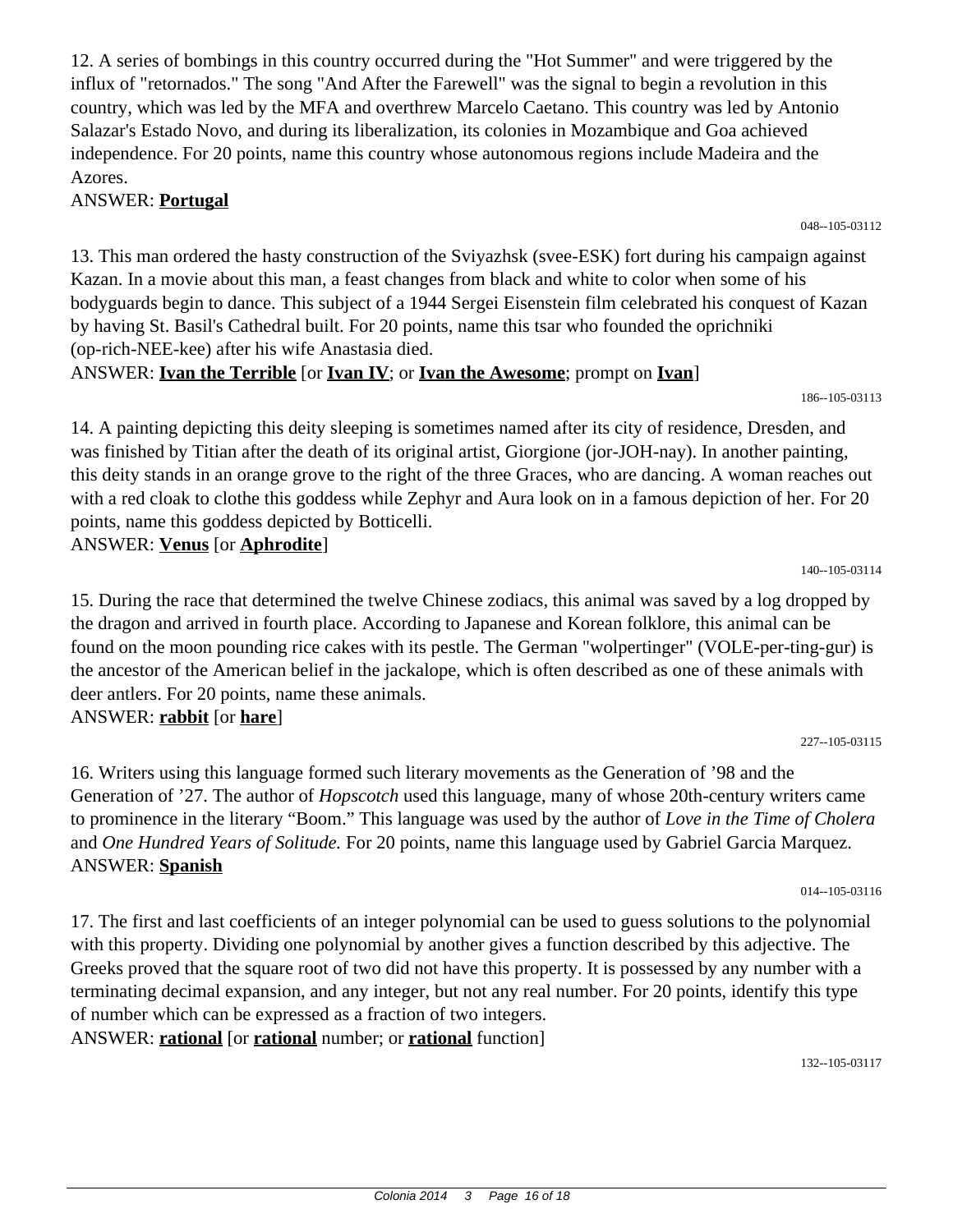18. In this novel, Marcela defends her decision to refuse to marry after it results in the death-by-heartbreak of the student Chrysostom. This novel's protagonist starts a brawl at an inn by insisting that a basin is the mythical Helmet of Mambrino. The protagonist of this novel sallies out on the nag Rocinante with his down-to-earth companion Sancho Panza, who pleads with him not to attack a group of windmills. For 20 points, name this comic novel by Miguel de Cervantes about a Spanish nobleman who thinks he is a chivalric hero.

ANSWER: *Don Quixote de La Mancha*

19. A 1936 experiment linked this phenomenon to perception of the autokinetic effect. Floyd Allport recorded how late workers were to their jobs to formulate his J-curve theory of this phenomenon. Groups of "confederates" tasked with matching line lengths on cards were used in an experiment on this behavior by Solomon Asch. It is related to compliance and obedience, and results from groupthink. For 20 points, identify this behavior in which individuals try to fit into a group norm. ANSWER: **conformity**

232--105-03119

20. This man depicted himself surrounded by owls and bats in *The Sleep of Reason Produces Monsters.* This artist depicted a nude scene of a reclining woman, which can be found in the Prado next to his "clothed" version of the same woman. This man also painted the scene of a demonic creature consuming his offspring as a part of his *Black Paintings* series. For 20 points, name this Spanish artist of *Saturn Devouring His Children* who painted the massacre of Spanish citizens by Napoleon's army in *The Third of May, 1808.*

ANSWER: Francisco **Goya**

227--105-03120